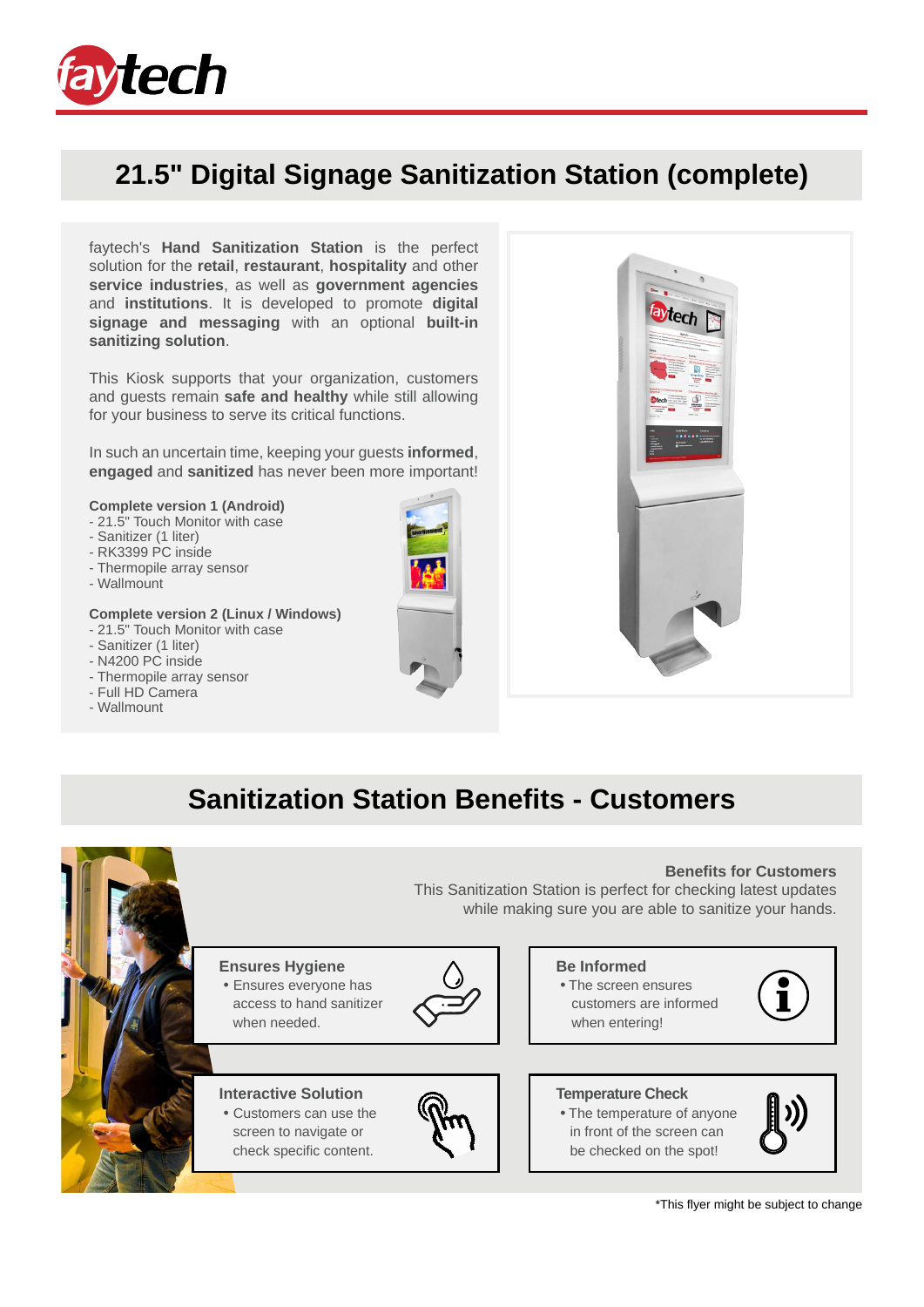## **21.5" Digital Signage Sanitization Station (complete)**

## **Sanitization Station Benefits - Implementors**

#### **Benefits for Implementors**

It is perfect for keeping your guests informed and engaged with advertisements, notifications or any other digital content, while also providing a hygienic solution.

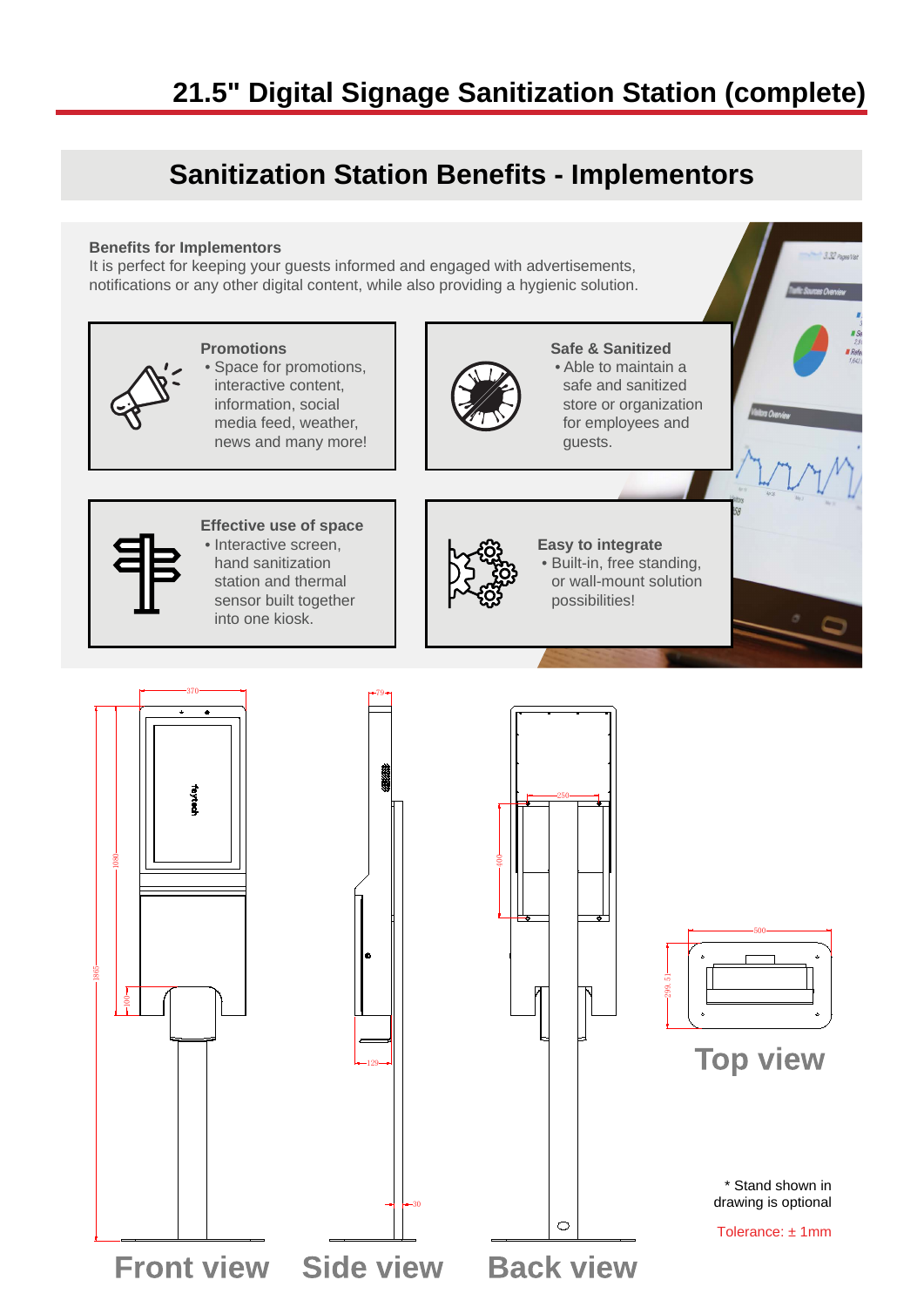

## **Sanitization Station Features**



The Kiosk is built around a 21.5" 10-point capacitive touch screen, with 7H and IK08 protection glass. Making the glass strong and robust! Besides this, the touch screen is optically bonded and has anti-glare surface treatment.



This Kiosk is powered by the powerful Rockchip RK3399 Mainboard with Hexa Core Processor Dual Cortex-A72, Quad Cortex-A53 and Mali-T860MP4 graphics. The Kiosk is equipped with 4GB DDR3 RAM, 64GB flash memory.

#### **Version 2**

This Kiosk version is powered by faytech's industrial Apollo Lake mainboard. It is driven by the powerful Intel® Pentium® N4200 QuadCore processor with up to 2.50 GHz clock frequency. This version is equipped with 4GByte RAM, 128G SSD and Intel's HD Graphic chipset, supporting FullHD, DirectX 11.1 and OpenGL 4.0.





Built-in Hand Sanitizer which operates using a sensor. This sanitizer ensures the work floor or store is both hygienic and safe, while still maintaining an area to list interactive or digital content!

The Kiosk version 2 is standard equipped with a full HD camera, while it is an option for version 1. It is useful for extra security or interactive options combining the camera and touch. It is able to capture high resolution images and videos.





Both versions are standard equipped with a Thermal Sensor. It is directly connected to the kiosk and can measure body temperature easily, ensuring the safety of your employees and customers.

The touch screen is coated with 24/7 anti-microbial and anti-viral technology. This ensures the device is 24/7 germ-free protected for the complete lifecycle of the product! The coated surface permanently blocks up to 99.99%\* of bacteria. Proven results against MRSA, E.coli, C. diff. and Human Coronavirus. The coated surface can easily be cleaned using soap and water.

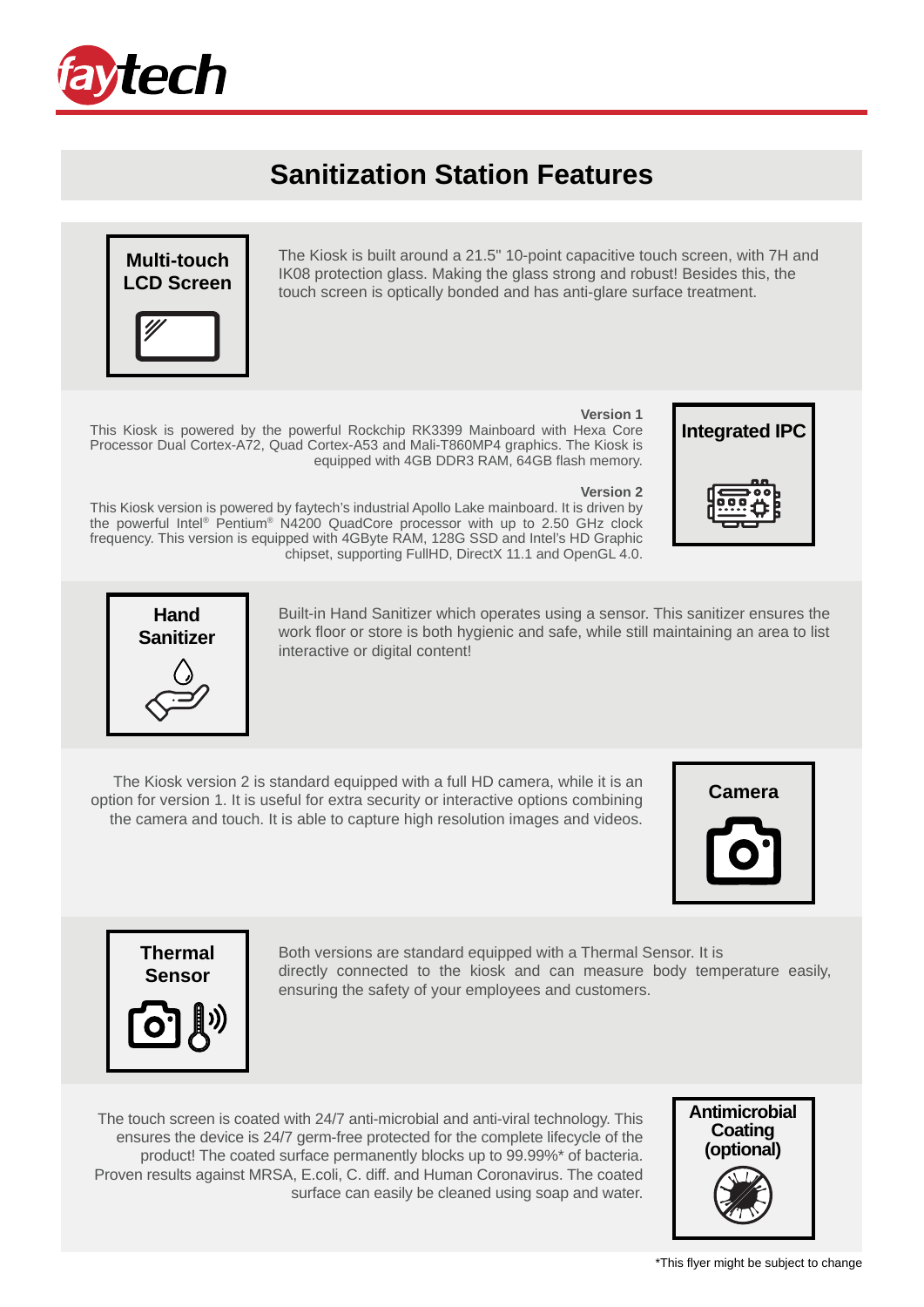# **21.5" Digital Signage Sanitization Station (complete)**

## **Sanitization Station Specifications**

| <b>Product name</b>       |                       | <b>Station (complete)</b> | 21.5" Digital Signage Sanitization |                              |                     |
|---------------------------|-----------------------|---------------------------|------------------------------------|------------------------------|---------------------|
| Model number / EAN number |                       | <b>FT215KN4200HS</b>      |                                    |                              |                     |
| Global Article Code       | European Article Code | <b>Release date</b>       | <b>Global Article Code</b>         | <b>European Article Code</b> | <b>Release date</b> |
| 3030505504                | 1010501987            | 06/07/2020                |                                    |                              |                     |
|                           |                       |                           |                                    |                              |                     |
|                           |                       |                           |                                    |                              |                     |
|                           |                       |                           |                                    |                              |                     |

| <b>IP Rating</b>       |  |
|------------------------|--|
| IP65 Front / IP40 Back |  |
|                        |  |

| <b>LCD Panel</b>                       |              |  |
|----------------------------------------|--------------|--|
| Screen diagonal (Inch/cm)              | 21.5/54.69   |  |
| Display active screen size (cm)        | 47.70×26.80  |  |
| Aspect ratio                           | 16:9         |  |
| Physical resolution                    | 1920×1080    |  |
| Maximum showable resolution            | 1920×1200    |  |
| Colours displayed                      | 16.7M        |  |
| Brightness (cd/m <sup>2</sup> )        | 250          |  |
| Contrast                               | 1000:1       |  |
| Typical reaction time Tr/Tf (ms)       | 717          |  |
| Visual Angle horizontal/vertical (°)   | 178/178      |  |
| Backlight / Backlight Lifetime (hours) | LED / 30,000 |  |

| <b>External Connectors</b> |                          |  |
|----------------------------|--------------------------|--|
| Video                      | 1x HDMI 1.3 (incl. HDCP) |  |
|                            | 1x DVI-D                 |  |
|                            | 1x VGA                   |  |
| Audio                      | 1x PC-Audio              |  |
| <b>Touch Connector</b>     | 1x USB                   |  |
| l Connectors               | 1x Serial                |  |
|                            | 1x 12V DC-In             |  |

| <b>Touch Panel</b>         |                                          |  |
|----------------------------|------------------------------------------|--|
| Touch Technology           | Projected Capacitive 10-point Multitouch |  |
| <b>Touch Panel Drivers</b> | Windows; Linux; Mac; Android             |  |
| Touch Life (Contacts)      | Unlimited                                |  |
| Surface Hardness           | 7H                                       |  |
| <b>Surface Treatments</b>  | Anti glare (chemical etching)            |  |
|                            | Antimicrobial (optional)                 |  |

| <b>Operation / Mechanical</b>                   |                                     |  |
|-------------------------------------------------|-------------------------------------|--|
| Operating Temperature (°C)                      | $-10 - +60$                         |  |
| Humidity Range (RH)                             | 10% - 90%                           |  |
| Net weight (kg) (no stand)                      | 5.00                                |  |
| Gross weight (kg) (no stand)                    | 7.30 (incl. cartonage)              |  |
| Housing material                                | Aluminum                            |  |
| Housing (mm) $L \times W \times H$ (no stand)   | $370.0 \times 129.00 \times 1080.0$ |  |
| Housing (mm) $L \times W \times H$ (inc. stand) | $500.0 \times 299.51 \times 1865.0$ |  |
| Mounting                                        | VESA 250 × 400                      |  |

| <b>Power</b>             |                                               |
|--------------------------|-----------------------------------------------|
| Power Supply             | 100-240V ACDC active switching;<br>12V DC-Out |
| Working Power (V)        | 12                                            |
| Power Consumption (W)    | 28                                            |
| Stand-By Consumption (W) | <1                                            |

| <b>Included in the Delivery</b>  |  |  |
|----------------------------------|--|--|
| Power Supply (see Power section) |  |  |
| Short Installation Manual        |  |  |
|                                  |  |  |

## **Internal PC Specifications**

| PC System (version 1)      |                                                                               |
|----------------------------|-------------------------------------------------------------------------------|
| CPU                        | Rockchip RK3399 64bit hexa Core Processor<br>Dual Cortex-A72, Ouad Cortex-A53 |
| <b>Graphic GPU</b>         | ARM® Mali-T860MP4, support OpenGL<br>ES1.1/2.0/3.0                            |
| Audio                      | Integrated HI-FI 100dB Audio Codec Dual<br>analog mic. 2x6W amplifier         |
| Memory                     | 4GB DDR3 RAM                                                                  |
| Storage                    | 64GB eMMC module (uSD card)                                                   |
| Network                    | <b>Gigabit Ethernet</b>                                                       |
| OS                         | Android 7.1                                                                   |
| <b>Wireless Connection</b> | Bluetooth 4.0 / Wi-Fi                                                         |

| <b>PC System (version 2)</b> |                                                               |  |
|------------------------------|---------------------------------------------------------------|--|
| CPU                          | Intel <sup>®</sup> Pentium <sup>®</sup> QuadCore N4200        |  |
| Graphic GPU                  | Intel <sup>®</sup> HD Graphics                                |  |
| Audio                        | Realtek ALC3236 Audio CODEC                                   |  |
| Memory                       | 4GB DDR3L non-ECC (max. 8GB)                                  |  |
| Storage (switchable)         | faytech Industrial 128GB SSD                                  |  |
| Network                      | 2x Realtek PCIe GB LAN 8111G<br>(1x optional with POE); W-LAN |  |
| <b>Driver Support</b>        | Win10; Linux; 32Bit/64Bit                                     |  |
| Preinstalled OS              | Linux Ubuntu                                                  |  |